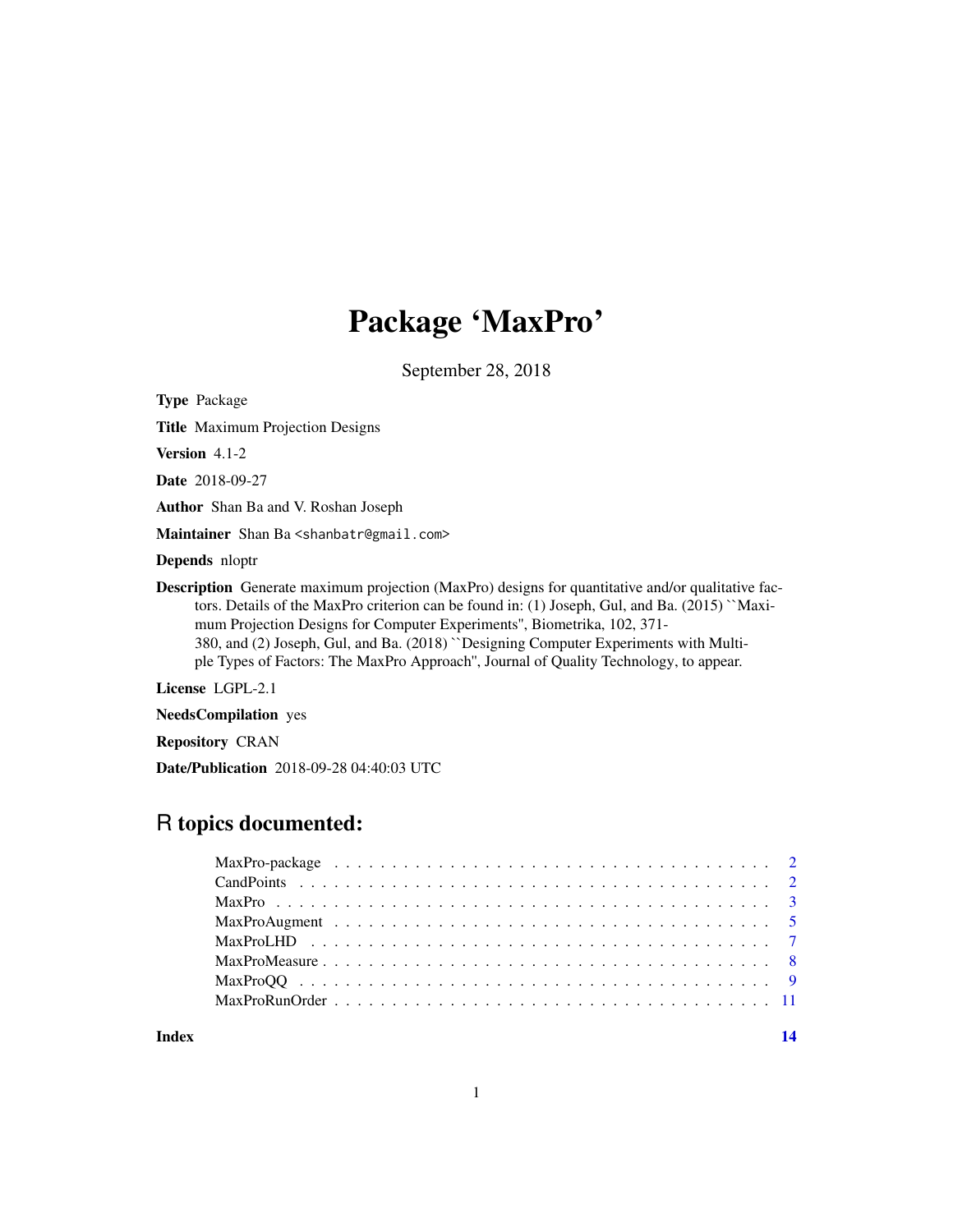<span id="page-1-0"></span>MaxPro-package *MaxPro package*

#### Description

Maximum projection (MaxPro) designs for quantitative and/or qualitative factors

## **Details**

| Package: | MaxPro     |
|----------|------------|
| Type:    | Package    |
| Version: | 4.1-2.     |
| Date:    | 2018-09-27 |
| License: | LGPL-2.1   |
|          |            |

Important functions in this package are: [MaxProLHD](#page-6-1) generates the MaxPro Latin hypercube design for continuous factors, [MaxPro](#page-2-1) searches for the locally optimal MaxPro design in the neighborhood of a given initial design for continuous factors, [MaxProQQ](#page-8-1) generates the MaxPro design with both quantitative and qualitative factors, [MaxProAugment](#page-4-1) sequentially augments an existing design with additional design points based on the MaxPro criterion for all types of factors and constraints, [MaxProRunOrder](#page-10-1) finds the optimal order to run a given design in a sequential manner based on the MaxPro criterion, and [MaxProMeasure](#page-7-1) reports the MaxPro criterion value for a given design.

#### Author(s)

Shan Ba and V. Roshan Joseph

Maintainer: Shan Ba <shanbatr@gmail.com>

## References

Joseph, V. R., Gul, E., and Ba, S. (2015) "Maximum Projection Designs for Computer Experiments," *Biometrika*, 102, 371-380.

Joseph, V. R., Gul, E., and Ba, S. (2018) "Designing Computer Experiments with Multiple Types of Factors: The MaxPro Approach," *Journal of Quality Technology*, to appear.

<span id="page-1-1"></span>

| CandPoints |                | Generate Candidate Design Points Randomly for Various Types of |  |  |  |  |
|------------|----------------|----------------------------------------------------------------|--|--|--|--|
|            | <i>Factors</i> |                                                                |  |  |  |  |

### **Description**

Quickly generate random candidate design points for different types of factors which can be used as an input to the [MaxProAugment](#page-4-1) function.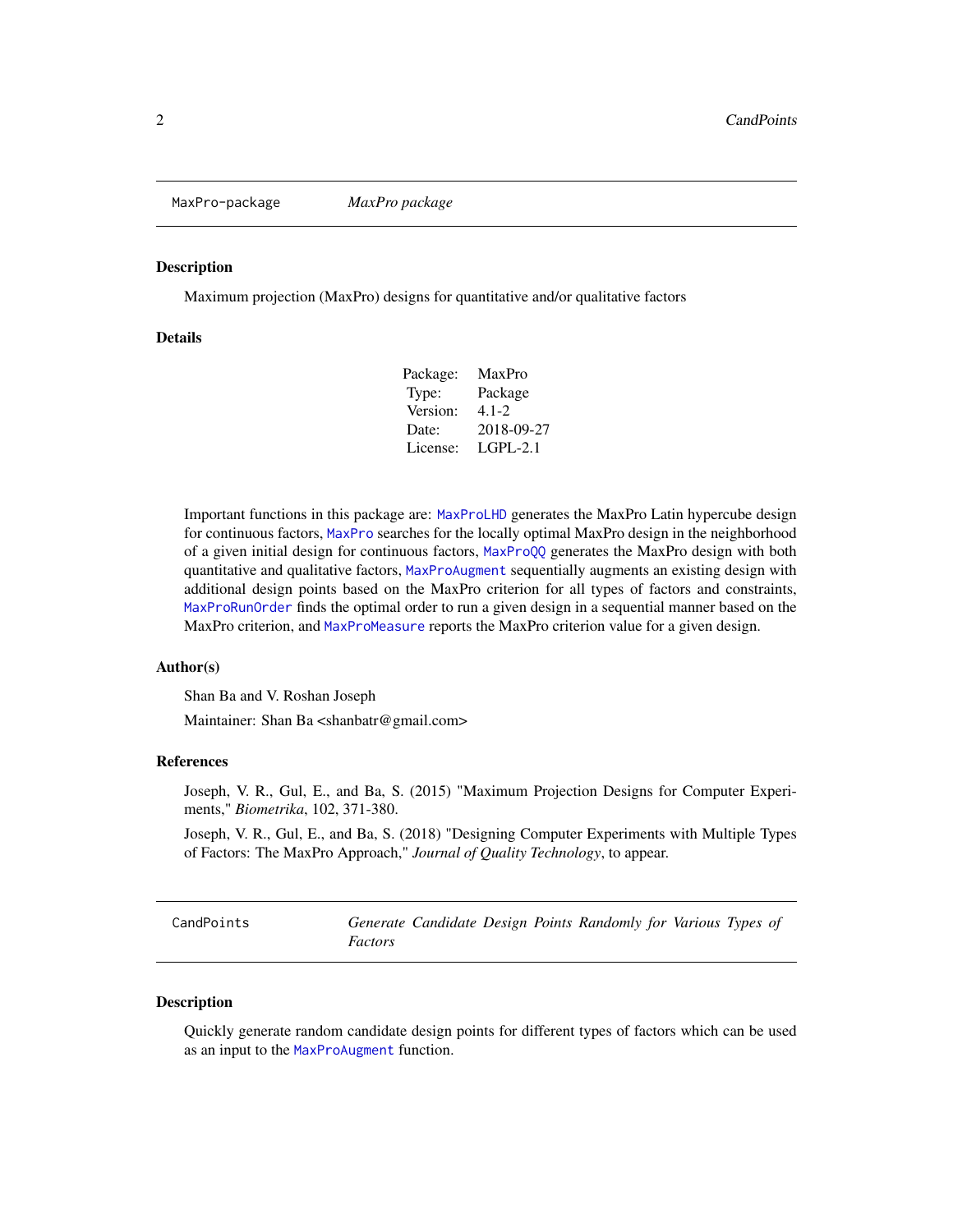#### <span id="page-2-0"></span>MaxPro 3

## Usage

CandPoints(N,p\_cont,l\_disnum=NULL,l\_nom=NULL)

#### Arguments

| N           | The number of random candidate design points to generate                                                                                                  |
|-------------|-----------------------------------------------------------------------------------------------------------------------------------------------------------|
| p_cont      | The number of continuous factors                                                                                                                          |
| $l$ _disnum | Optional, default is "NULL". A vector containing the number of levels for each<br>discrete numeric factor (NULL if there are no discrete numeric factors) |
| $1$ _nom    | Optional, default is "NULL". A vector containing the number of levels for each<br>nominal factor (NULL if there are no nominal factors)                   |

#### Details

This function generates uniform random numbers for each continuous factor and randomly sampled levels for each discrete numeric and nominal factor. The result can be used as the candidate design in the [MaxProAugment](#page-4-1) function.

## Value

The value returned from the function is a matrix containing the candidate design points.

#### Author(s)

Shan Ba <shanbatr@gmail.com> and V. Roshan Joseph <roshan@isye.gatech.edu>

## See Also

[MaxProAugment](#page-4-1)

### Examples

 $CC <$  -CandPoints(N=10000, p\_cont=3, l\_disnum=c(3,3,4), l\_nom=c(2,2,3))

<span id="page-2-1"></span>MaxPro *Locally Optimal Maximum Projection Designs for Continuous Factors*

## Description

Find the locally optimal maximum projection (MaxPro) design in the neighborhood of a given initial design for continuous factors.

#### Usage

MaxPro(InitialDesign,s=2,iteration=10)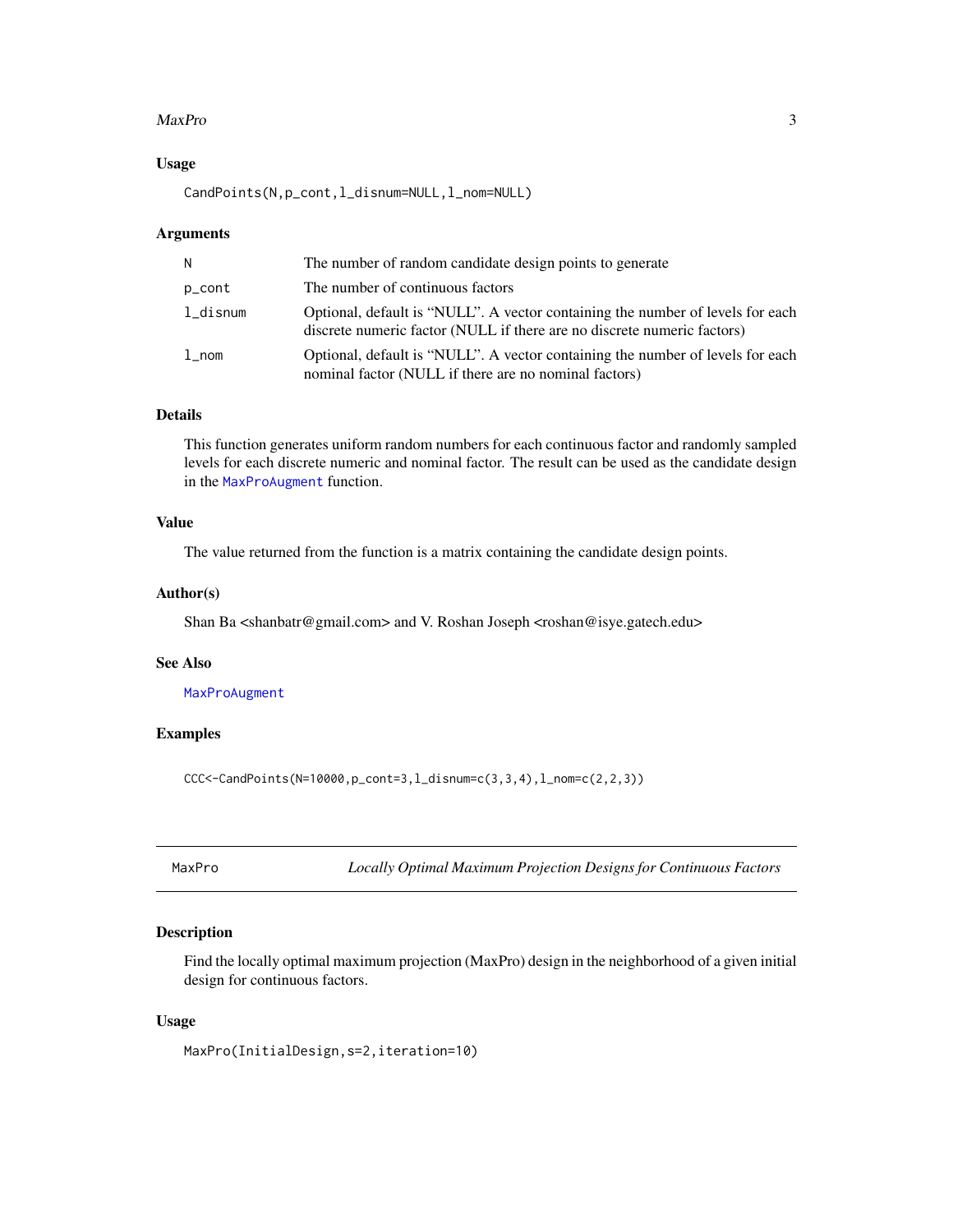#### <span id="page-3-0"></span>Arguments

| InitialDesign | The initial design matrix, which we recommend to be a MaxPro Latin hypercube<br>design generated by the MaxProLHD function |
|---------------|----------------------------------------------------------------------------------------------------------------------------|
| -S            | Optional, default is "2". The parameter in defining the s-norm distance (2 cor-<br>responds to Euclidean distance)         |
| iteration     | Optional, default is "10". The number of iterations in running the continuous<br>local search                              |

#### Details

This function applies a continuous optimization algorithm in nloptr (Ypma 2014) to find the locally optimal MaxPro design in the neighborhood of the initial design. A MaxPro Latin hypercube design generated by the [MaxProLHD](#page-6-1) function is a good choice for the initial design. Please refer to Joseph, Gul and Ba (2015) for details.

#### Value

The value returned from the function is a list containing the following components:

| Design  | The locally optimal MaxPro design matrix                    |
|---------|-------------------------------------------------------------|
| measure | The MaxPro criterion measure for the locally optimal design |

## Author(s)

Shan Ba <shanbatr@gmail.com> and V. Roshan Joseph <roshan@isye.gatech.edu>

## References

Joseph, V. R., Gul, E., and Ba, S. (2015) "Maximum Projection Designs for Computer Experiments," *Biometrika*, 102, 371-380.

Ypma, J. (2014) "Introduction to nloptr: an R interface to NLopt", R Package Version 1.0.0.

## See Also

[MaxProLHD](#page-6-1), [MaxProRunOrder](#page-10-1), [MaxProAugment](#page-4-1)

## Examples

```
InitialDesign<-MaxProLHD(n = 10, p = 4)$Design
DOX<-MaxPro(InitialDesign)
DOX$Design
```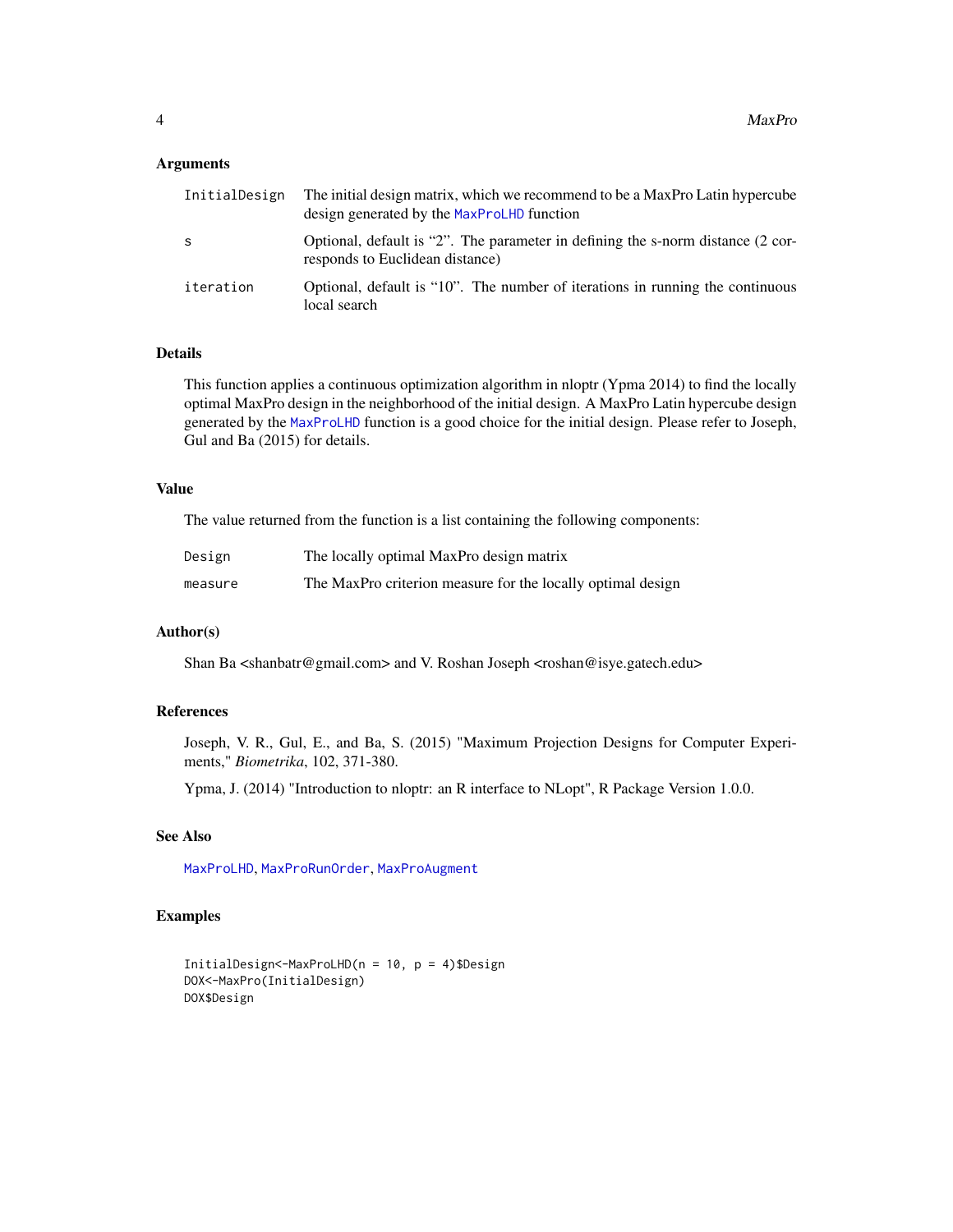<span id="page-4-1"></span><span id="page-4-0"></span>MaxProAugment *Augment an Existing Design based on the Maximum Projection Criterion*

## **Description**

Select the best set of design points to augment a given design matrix by optimizing the maximum projection (MaxPro) criterion sequentially. When multiple types of factors exist, all continuous factors should be placed as the leftmost columns in the design matrix, discrete numeric factors should be placed as middle columns, and all nominal factors should be placed at the rightmost columns in the design matrix. The ordinal factors, if any, should be pre-converted into discrete numeric factors through the scoring method (see, e.g., Wu and Hamada 2009, Section 14.10). This function can also be used for creating a nonadaptive sequential design, designs to run in batches, validation runs, designs in constrained regions, and nested designs.

#### Usage

MaxProAugment(ExistDesign, CandDesign, nNew, p\_disnum=0, l\_disnum=NULL, p\_nom=0, l\_nom=NULL)

#### **Arguments**

| ExistDesign | The existing design matrix to be augmented, where each row is an experimental<br>run and each column is a factor. All columns of the continuous and discrete<br>numeric factors should be standardized into the unit range of $[0,1]$ .                                                                             |
|-------------|---------------------------------------------------------------------------------------------------------------------------------------------------------------------------------------------------------------------------------------------------------------------------------------------------------------------|
| CandDesign  | The matrix containing candidate design points, whose columns should match<br>those in the ExistDesign matrix. All columns of the continuous and discrete<br>numeric factors should be standardized into the unit range of $[0,1]$ . Function<br>CandPoints can be used to quickly generate candidate design points. |
| nNew        | The number of new design points to add                                                                                                                                                                                                                                                                              |
| p_disnum    | Optional, default is 0. The number of discrete numeric factors                                                                                                                                                                                                                                                      |
| $1$ _disnum | Optional, default is a vector containing the number of distinct levels for each dis-<br>crete numeric factor in the ExistDesign and CandDesign. The vector specifying<br>the number of levels for each discrete numeric factor                                                                                      |
| p_nom       | Optional, default is 0. The number of nominal factors                                                                                                                                                                                                                                                               |
| $1$ _nom    | Optional, default is a vector containing the number of levels for each nominal<br>factor in the ExistDesign and CandDesign. The vector specifying the number of<br>levels for each nominal factor                                                                                                                   |

#### Details

This function uses a greedy search algorithm to select the best nNew points out of the CandDesign matrix to augment the ExistDesign matrix based on the MaxPro criterion. Factor constraints (irregular-shaped design space), if any, can be incorporated through the specification of valid candidate design points in CandDesign (please see the example below).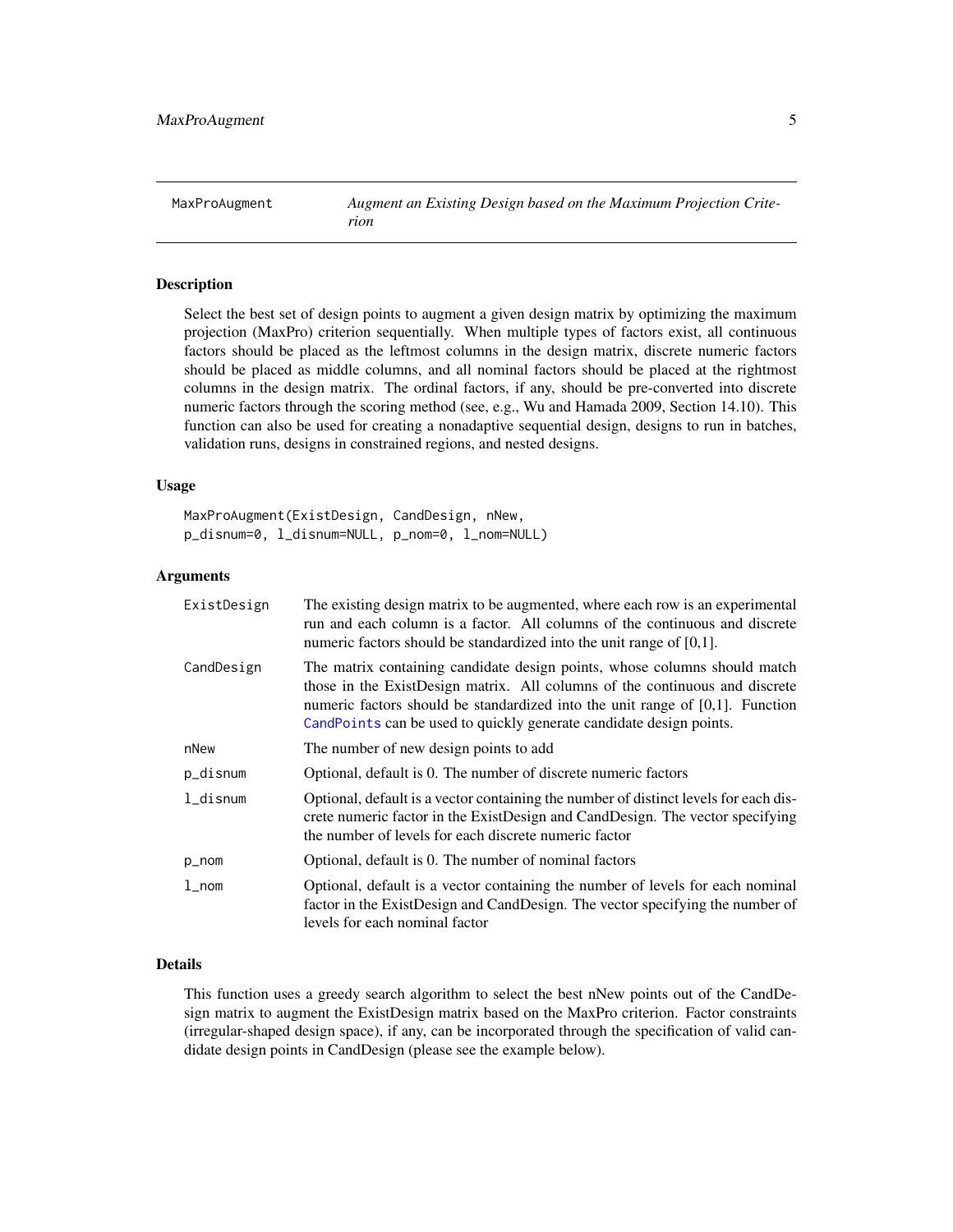## <span id="page-5-0"></span>Value

The value returned from the function is a list containing the following components:

| Design   | The augmented design matrix (including the original existing design points) |
|----------|-----------------------------------------------------------------------------|
| measure  | The MaxPro criterion measure of the augmented design                        |
| time_rec | Time to complete the search                                                 |

## Author(s)

Shan Ba <shanbatr@gmail.com> and V. Roshan Joseph <roshan@isye.gatech.edu>

#### References

Joseph, V. R., Gul, E., and Ba, S. (2015) "Maximum Projection Designs for Computer Experiments," *Biometrika*, 102, 371-380.

Joseph, V. R. (2016) "Rejoinder," *Quality Engineering*, 28, 42-44.

Joseph, V. R., Gul, E., and Ba, S. (2018) "Designing Computer Experiments with Multiple Types of Factors: The MaxPro Approach," *Journal of Quality Technology*, to appear.

Wu, C. F. J., and Hamada, M. (2009), *Experiments: Planning, Analysis, and Parameter Design Optimization, 2nd Edition*, New York: Wiley.

#### See Also

[CandPoints](#page-1-1), [MaxProLHD](#page-6-1), [MaxProQQ](#page-8-1)

## Examples

ExistDesign=matrix(c(0.11,0.96,0.42,0.99),ncol=2,byrow=TRUE)

```
#Generate candidate design points that satisfy the factor constraints
S=CandPoints(N=10000,p_cont=2)
S=S[S[,1]+S[,2]<=1.5,] #constraint 1
S=S[(S[,1]-.5)^2+(S[,2]-.5)^2>=(2*.25^2),] #constraint 2
plot(S[,1],S[,2],bty="n",cex=.5,xlab=expression(x[1]),ylab=expression(x[2]),xlim=c(0,1),ylim=c(0,1))
```

```
result=MaxProAugment(ExistDesign, CandDesign=S, nNew=20)
D=result$Design
points(D[,1],D[,2],col='red',pch=16)
text(D[,1],D[,2],1:nrow(D),col=2,cex=2)
```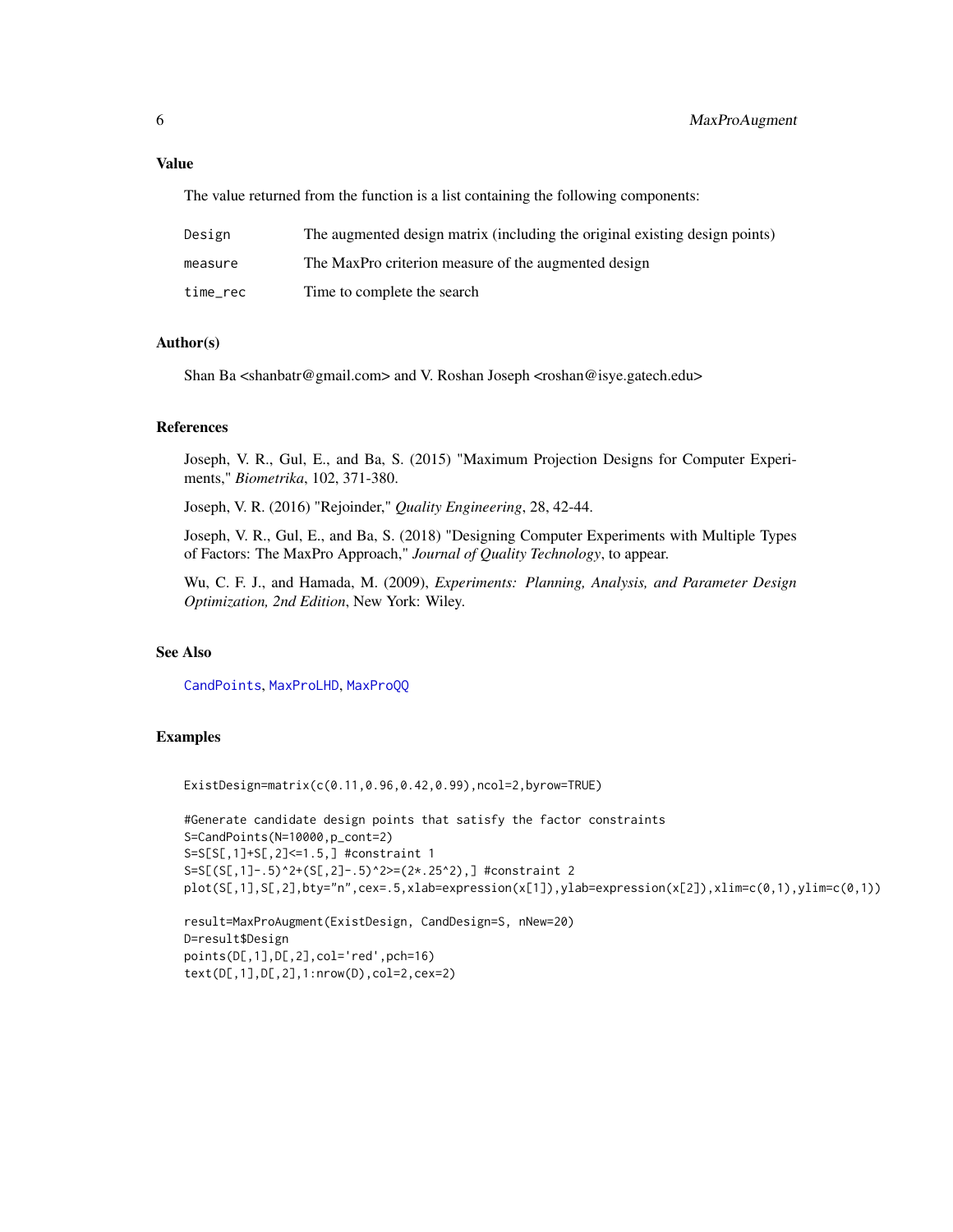## <span id="page-6-1"></span><span id="page-6-0"></span>Description

Generate the maximum projection (MaxPro) Latin hypercube design for continuous factors based on a simulated annealing algorithm. If nominal, discrete numeric, or ordinal factors exist, please see the function [MaxProQQ](#page-8-1).

## Usage

MaxProLHD(n, p, s=2, temp0=0, nstarts = 1, itermax = 400, total\_iter = 1e+06)

## Arguments

| n          | The number of runs (design points)                                                                                                                                                                                            |
|------------|-------------------------------------------------------------------------------------------------------------------------------------------------------------------------------------------------------------------------------|
| p          | The number of input factors (variables)                                                                                                                                                                                       |
| S          | Optional, default is "2". The parameter in defining the s-norm distance (2 cor-<br>responds to Euclidean distance)                                                                                                            |
| temp0      | Optional, The initial temperature in the simulated annealing algorithm. Change<br>this value if you want to start with a higher or lower temperature                                                                          |
| nstarts    | Optional, default is "1". The number of random starts                                                                                                                                                                         |
| itermax    | Optional, default is "400". The maximum number of non-improving searches<br>allowed under each temperature. Lower this parameter if you want the algorithm<br>to converge faster                                              |
| total_iter | Optional, default is "1e+06". The maximum total number of iterations. Lower<br>this number if the design is prohibitively large and you want to terminate the<br>algorithm prematurely to report the best design found so far |

#### Details

This function utilizes a version of the simulated annealing algorithm to efficiently generate the optimal Latin hypercube designs for continuous factors based on the MaxPro criterion. Parameters in the algorithm may need to be properly tuned to achieve global convergence. Please refer to Joseph, Gul and Ba (2015) for details.

## Value

The value returned from the function is a list containing the following components:

| Design   | Design matrix                  |
|----------|--------------------------------|
| temp0    | Initial temperature            |
| measure  | The MaxPro criterion measure   |
| time_rec | Time to complete the search    |
| ntotal   | The total number of iterations |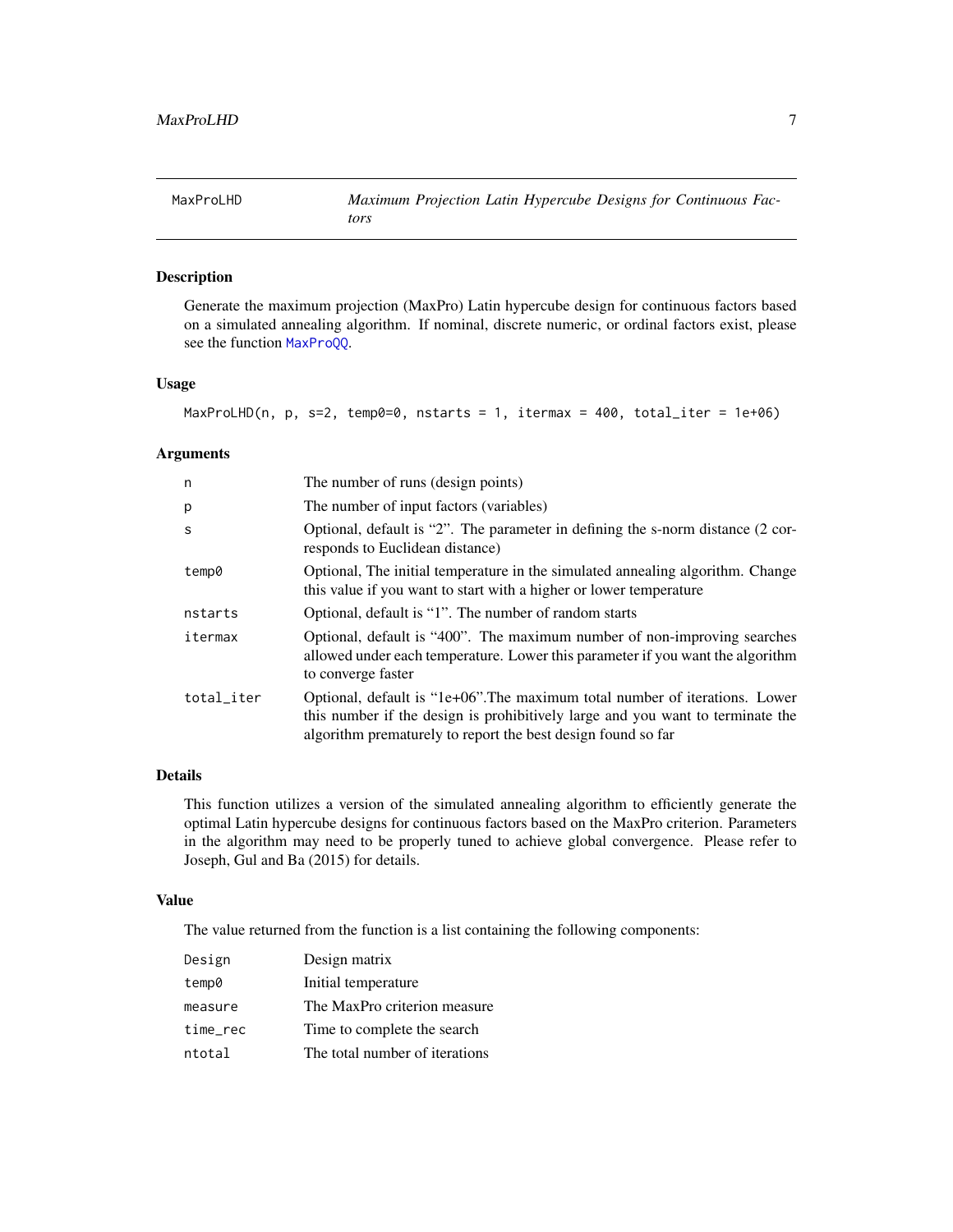#### <span id="page-7-0"></span>Author(s)

Shan Ba <shanbatr@gmail.com> and V. Roshan Joseph <roshan@isye.gatech.edu>

#### References

Joseph, V. R., Gul, E., and Ba, S. (2015) "Maximum Projection Designs for Computer Experiments," *Biometrika*, 102, 371-380.

#### See Also

[MaxProRunOrder](#page-10-1), [MaxProAugment](#page-4-1), [MaxProQQ](#page-8-1)

#### Examples

 $obj < -MaxProLHD(n = 10, p = 4)$ obj\$Design

<span id="page-7-1"></span>MaxProMeasure *Maximum Projection Criterion Measure*

#### Description

Calculate the maximum projection (MaxPro) criterion measure for a given design.

#### Usage

```
MaxProMeasure(Design, p_nom=0)
```
#### Arguments

| Design | The design matrix where each row is an experimental run and each column is a     |
|--------|----------------------------------------------------------------------------------|
|        | factor. The rightmost p_nom columns correspond to the p_nom nominal factors,     |
|        | and the columns on the left are for continuous factors and discrete numeric fac- |
|        | tors. The ordinal factors, if any, should be pre-converted into discrete numeric |
|        | factors through the scoring method (see, e.g., Wu and Hamada 2009, Section       |
|        | 14.10). All columns of the continuous and discrete numeric factors should be     |
|        | standardized into the unit range of $[0,1]$ .                                    |
| p_nom  | Optional, default is "0". The number of nominal factors                          |

#### Details

This function computes the MaxPro criterion measure for a given design. Please refer to Joseph, Gul and Ba (2015) and Joseph, Gul and Ba (2018) for details.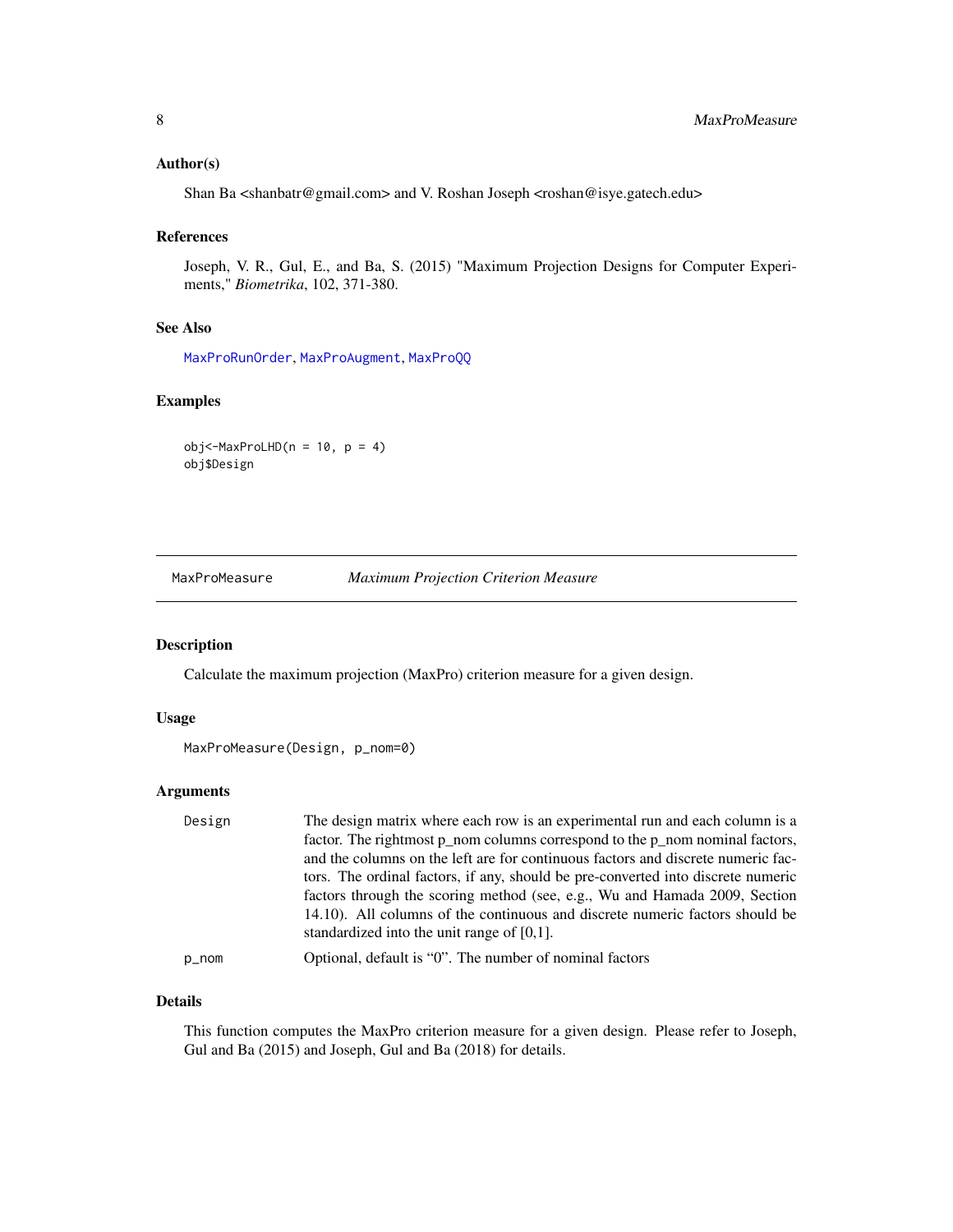## <span id="page-8-0"></span>MaxProQQ 9

## Value

The value returned from the function is the MaxPro criterion measure

#### Author(s)

Shan Ba <shanbatr@gmail.com> and V. Roshan Joseph <roshan@isye.gatech.edu>

#### References

Joseph, V. R., Gul, E., and Ba, S. (2015) "Maximum Projection Designs for Computer Experiments," *Biometrika*, 102, 371-380.

Joseph, V. R., Gul, E., and Ba, S. (2018) "Designing Computer Experiments with Multiple Types of Factors: The MaxPro Approach," *Journal of Quality Technology*, to appear.

Wu, C. F. J., and Hamada, M. (2009), *Experiments: Planning, Analysis, and Parameter Design Optimization, 2nd Edition*, New York: Wiley.

## See Also

[MaxProLHD](#page-6-1), [MaxProQQ](#page-8-1), [MaxProAugment](#page-4-1)

#### Examples

D<-MaxProLHD(10,2)\$Design MaxProMeasure(D,p\_nom=0)

<span id="page-8-1"></span>MaxProQQ *Maximum Projection Designs with Quantitative and Qualitative Factors*

### Description

Generate the maximum projection (MaxPro) design with quantitative and qualitative (QQ) factors. The quantitative factors can be continuous factors and/or discrete numeric factors, and the qualitative factors can be nominal factors and/or ordinal factors. If all factors are continuous, please use [MaxProLHD](#page-6-1) directly.

To use this function, first convert all the ordinal factors into discrete numeric factors through the scoring method (see, e.g., Wu and Hamada 2009, Section 14.10). That is, if the ordinal factor has levels, "poor", "fair" and "good", then depending on the nature of the classification, the experimenter can choose some discrete numeric levels such as  $(1,2,3)$  or  $(1,4,5)$  to represent the three ordinal levels. Also, all columns of the continuous and discrete numeric factors should be standardized into the unit range of  $[0,1]$ 

The users need to provide their desirable sub-design matrix for the nominal factors as part of the initial design input to this function. This function only optimizes the sub-design matrix of the continuous and discrete numeric factors as well as their row orders in joining with the pre-determined sub-design matrix of the nominal factors.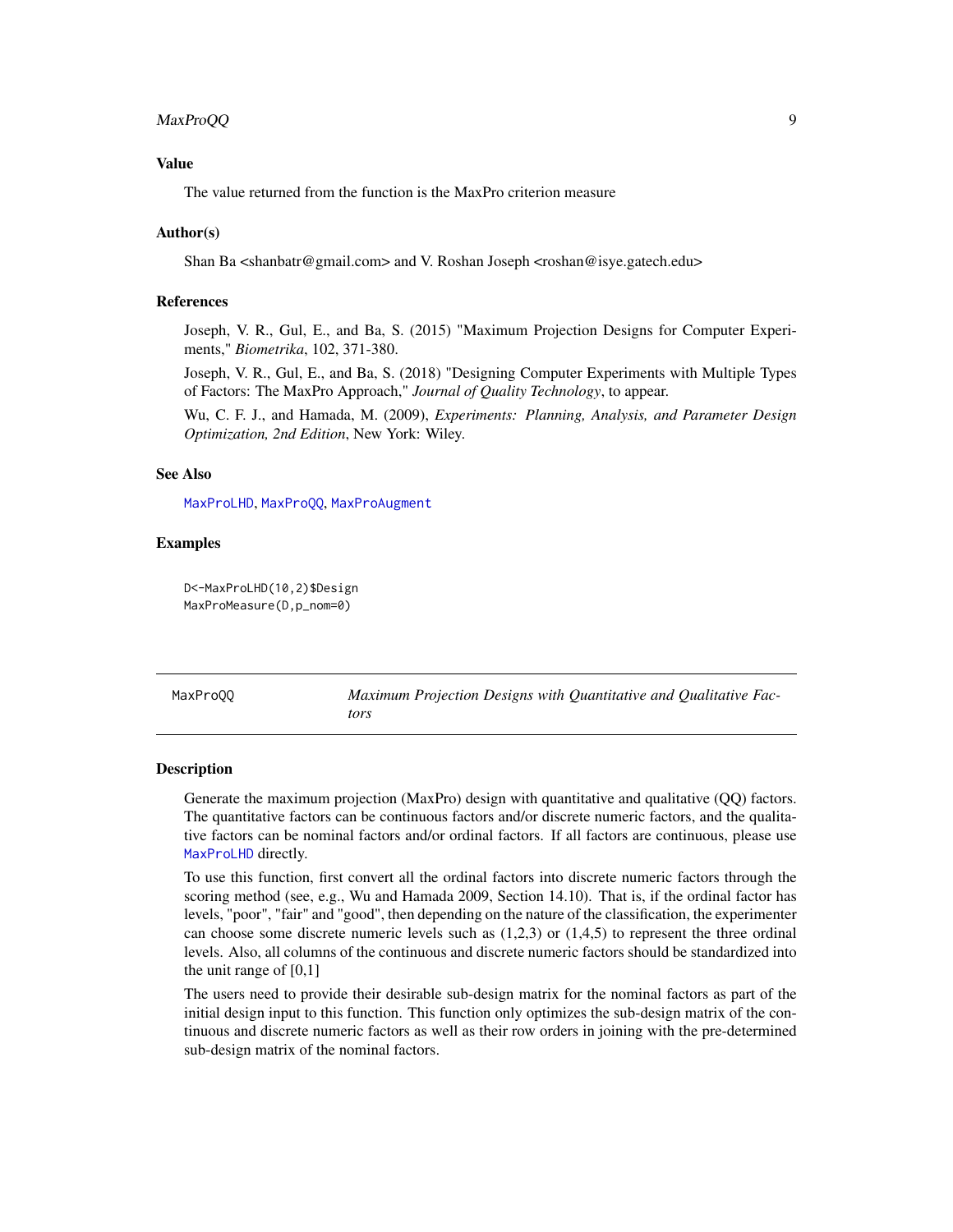## Usage

MaxProQQ(InitialDesign, p\_nom=0, temp0=0, nstarts=1, itermax=400, total\_iter=1e+06)

## Arguments

| InitialDesign | The initial design matrix where each row is an experimental run and each col-<br>umn is a factor. The rightmost p_nom columns correspond to the p_nom nom-<br>inal factors, and the columns on the left are for continuous factors and discrete<br>numeric factors (including ordinal factors). It is recommended to use a ran-<br>dom Latin hypercube design as the initial design for continuous factors, and all<br>columns of the continuous and discrete numeric factors should be standardized<br>into the unit range of $[0,1]$ . This function only optimizes the element permuta-<br>tions within the columns for continuous and discrete numeric factors. Elements<br>in the last p_nom columns are pre-determined by the user and fixed in this func-<br>tion. |
|---------------|---------------------------------------------------------------------------------------------------------------------------------------------------------------------------------------------------------------------------------------------------------------------------------------------------------------------------------------------------------------------------------------------------------------------------------------------------------------------------------------------------------------------------------------------------------------------------------------------------------------------------------------------------------------------------------------------------------------------------------------------------------------------------|
| p_nom         | Optional, default is "0". The number of nominal factors                                                                                                                                                                                                                                                                                                                                                                                                                                                                                                                                                                                                                                                                                                                   |
| temp0         | Optional, The initial temperature in the simulated annealing algorithm. Change<br>this value if you want to start with a higher or lower temperature                                                                                                                                                                                                                                                                                                                                                                                                                                                                                                                                                                                                                      |
| nstarts       | Optional, default is "1". The number of random starts                                                                                                                                                                                                                                                                                                                                                                                                                                                                                                                                                                                                                                                                                                                     |
| itermax       | Optional, default is "400". The maximum number of non-improving searches<br>allowed under each temperature. Lower this parameter if you want the algorithm<br>to converge faster                                                                                                                                                                                                                                                                                                                                                                                                                                                                                                                                                                                          |
| total_iter    | Optional, default is "1e+06". The maximum total number of iterations. Lower<br>this number if the design is prohibitively large and you want to terminate the<br>algorithm prematurely to report the best design found so far                                                                                                                                                                                                                                                                                                                                                                                                                                                                                                                                             |

## Details

This function utilizes a version of the simulated annealing algorithm to efficiently generate the optimal design for continuous, nominal, discrete numeric and ordinal types of factors, where the design columns for nominal factors are pre-determined by the users and all the other columns are optimized based on the MaxProQQ criterion for the combined design. Parameters in the algorithm may need to be properly tuned to achieve global convergence. Please refer to Joseph, Gul and Ba (2018) for details.

## Value

The value returned from the function is a list containing the following components:

| Design   | Design matrix                  |
|----------|--------------------------------|
| temp0    | Initial temperature            |
| measure  | The MaxProQQ criterion measure |
| time_rec | Time to complete the search    |
| ntotal   | The total number of iterations |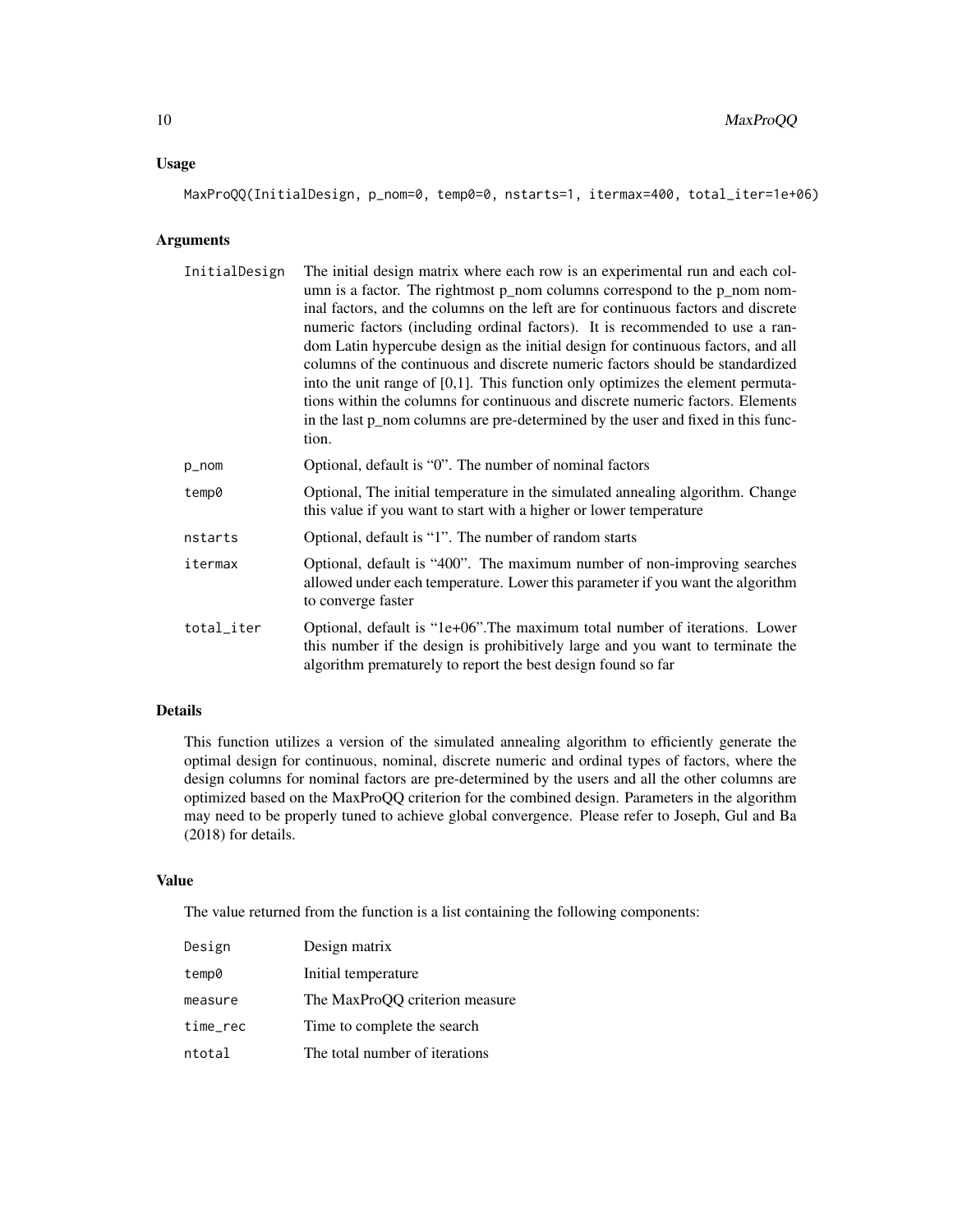#### <span id="page-10-0"></span>Author(s)

Shan Ba <shanbatr@gmail.com> and V. Roshan Joseph <roshan@isye.gatech.edu>

#### References

Joseph, V. R., Gul, E., and Ba, S. (2015) "Maximum Projection Designs for Computer Experiments," *Biometrika*, 102, 371-380.

Joseph, V. R., Gul, E., and Ba, S. (2018) "Designing Computer Experiments with Multiple Types of Factors: The MaxPro Approach," *Journal of Quality Technology*.

Wu, C. F. J., and Hamada, M. (2009), *Experiments: Planning, Analysis, and Parameter Design Optimization, 2nd Edition*, New York: Wiley.

#### See Also

[MaxProRunOrder](#page-10-1), [MaxProAugment](#page-4-1), [MaxProLHD](#page-6-1)

#### Examples

#18-run design #3 continuous factors, 1 discrete numeric factor (6 levels), 2 nominal factors (3 levels)

#Generate a random Latin hypercube design (each factor standardized into [0,1]) #as the initial design for continuous factors rand\_design\_part1=apply(matrix(rep(seq(from=0,to=1,length=18),3),ncol=3),2,sample)

#Generate a random initial design (standardized into [0,1]) for discrete numeric factors rand\_design\_part2=sample(rep(seq(from=0,to=1,length=6),each=3))

#Construct an optimal design for the two nominal factors OA\_matrix=cbind(rep(1:3,each=6),rep(1:3,6))

#Initial design matrix InitialDesign=cbind(rand\_design\_part1,rand\_design\_part2,OA\_matrix)

```
#Optimize the design based on MaxProQQ criterion
obj=MaxProQQ(InitialDesign, p_nom=2)
obj$Design
```
<span id="page-10-1"></span>MaxProRunOrder *Find the Optimal Sequential Order to Run a Given Experimental Design*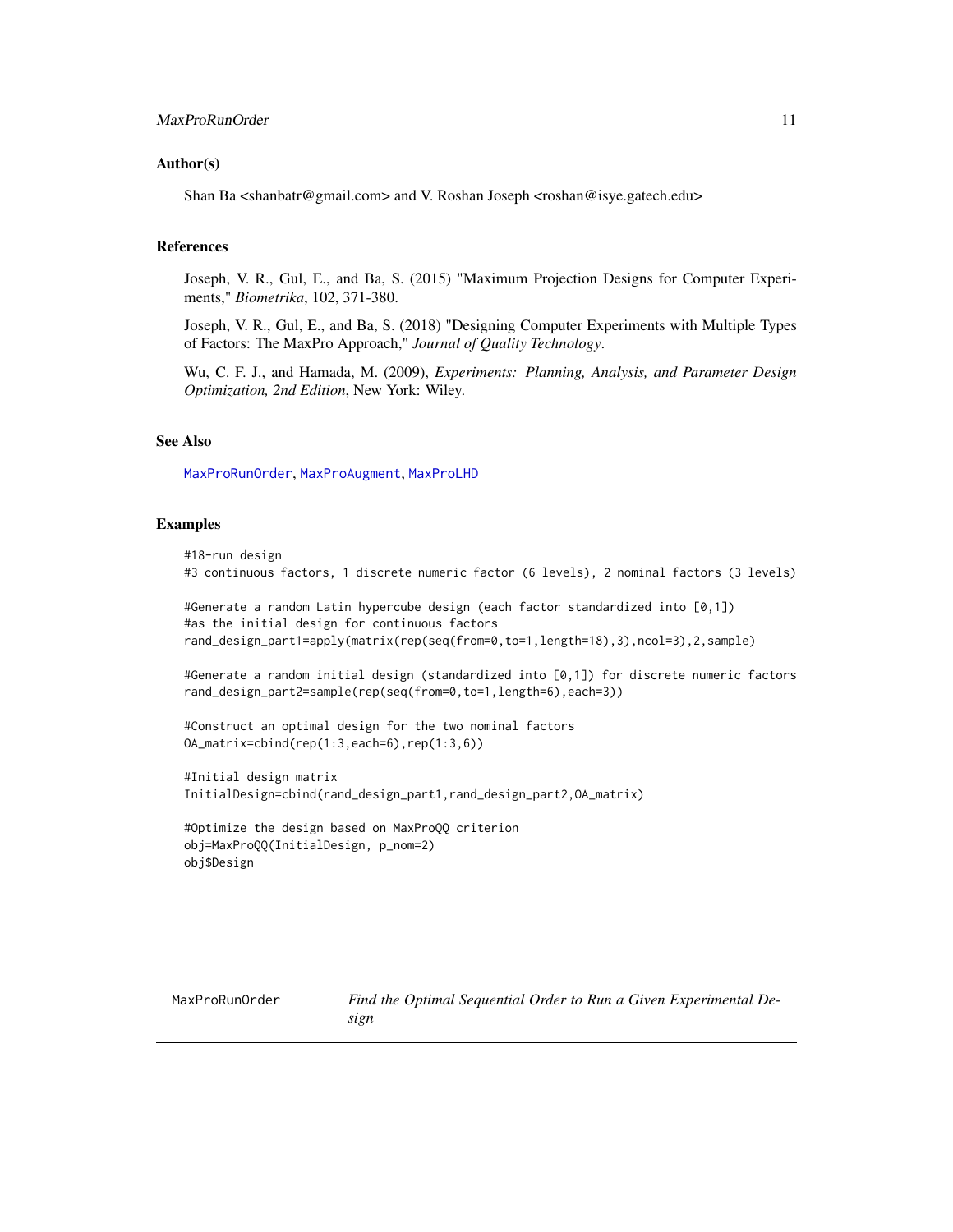#### Description

Given a computer experimental design matrix, this function searches for an optimal run (row) order based on the maximum projection (MaxPro) criterion. This optimal order enables the given design to be run in a sequential manner: when terminated at any step, the previous design points form a nearly optimal subset based on the MaxPro criterion.

## Usage

MaxProRunOrder(Design,p\_nom=0,initial\_row=1)

## Arguments

| Design      | The design matrix, where each row is an experimental run and each column is a<br>factor. The rightmost p_nom columns correspond to the p_nom nominal factors,            |
|-------------|--------------------------------------------------------------------------------------------------------------------------------------------------------------------------|
|             | and the columns on the left are for continuous factors and discrete numeric fac-                                                                                         |
|             | tors. The ordinal factors, if any, should be pre-converted into discrete numeric                                                                                         |
|             | factors through the scoring method (see, e.g., Wu and Hamada 2009, Section                                                                                               |
|             | 14.10). All columns of the continuous and discrete numeric factors should be<br>standardized into the unit range of $[0,1]$ .                                            |
| p_nom       | Optional, default is 0. The number of nominal factors                                                                                                                    |
| initial_row | Optional, default is 1. The vector specifying the row number of each design<br>point in the given design matrix that should be run at first or have already been<br>run. |
|             |                                                                                                                                                                          |

## Details

This function utilizes a greedy search algorithm to find the optimal row order to run the given experimental design based on the MaxPro criterion.

#### Value

The value returned from the function is a list containing the following components:

| Design   | The design matrix in optimal run (row) order. The run sequence ID is added as<br>the first column |
|----------|---------------------------------------------------------------------------------------------------|
| measure  | The MaxPro criterion measure of the given design                                                  |
| time_rec | Time to complete the search                                                                       |

### Author(s)

Shan Ba <shanbatr@gmail.com> and V. Roshan Joseph <roshan@isye.gatech.edu>

## References

Joseph, V. R., Gul, E., and Ba, S. (2015) "Maximum Projection Designs for Computer Experiments," *Biometrika*, 102, 371-380.

Joseph, V. R. (2016) "Rejoinder," *Quality Engineering*, 28, 42-44.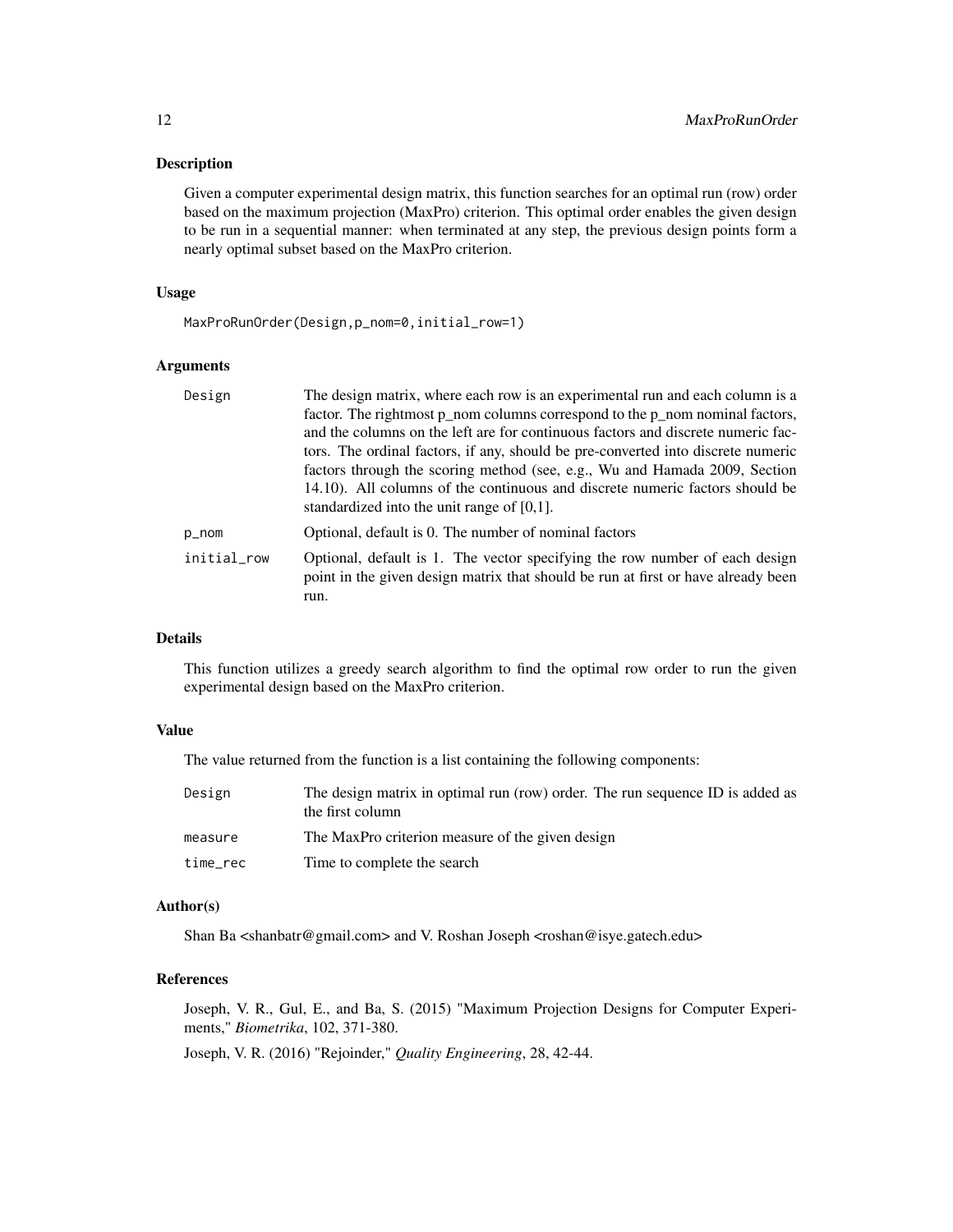## <span id="page-12-0"></span>MaxProRunOrder 13

Joseph, V. R., Gul, E., and Ba, S. (2018) "Designing Computer Experiments with Multiple Types of Factors: The MaxPro Approach," *Journal of Quality Technology*, to appear.

Wu, C. F. J., and Hamada, M. (2009), *Experiments: Planning, Analysis, and Parameter Design Optimization, 2nd Edition*, New York: Wiley.

#### See Also

[MaxProLHD](#page-6-1), [MaxProQQ](#page-8-1), [MaxProAugment](#page-4-1)

#### Examples

D0=MaxProLHD(25,2)\$Design

#Assume the first two rows of the design have already been executed #Find the optimal run orders

```
D=MaxProRunOrder(D0,p_nom=0,initial_row=c(1,2))$Design
plot(D[, 2], D[, 3], xlim=c(0,1), ylim=c(0,1), type="n",xlab=expression(x[1]),ylab=expression(x[2]),cex.lab=1.5)
text(D[,2],D[,3],labels=D[,1],col='red')
```